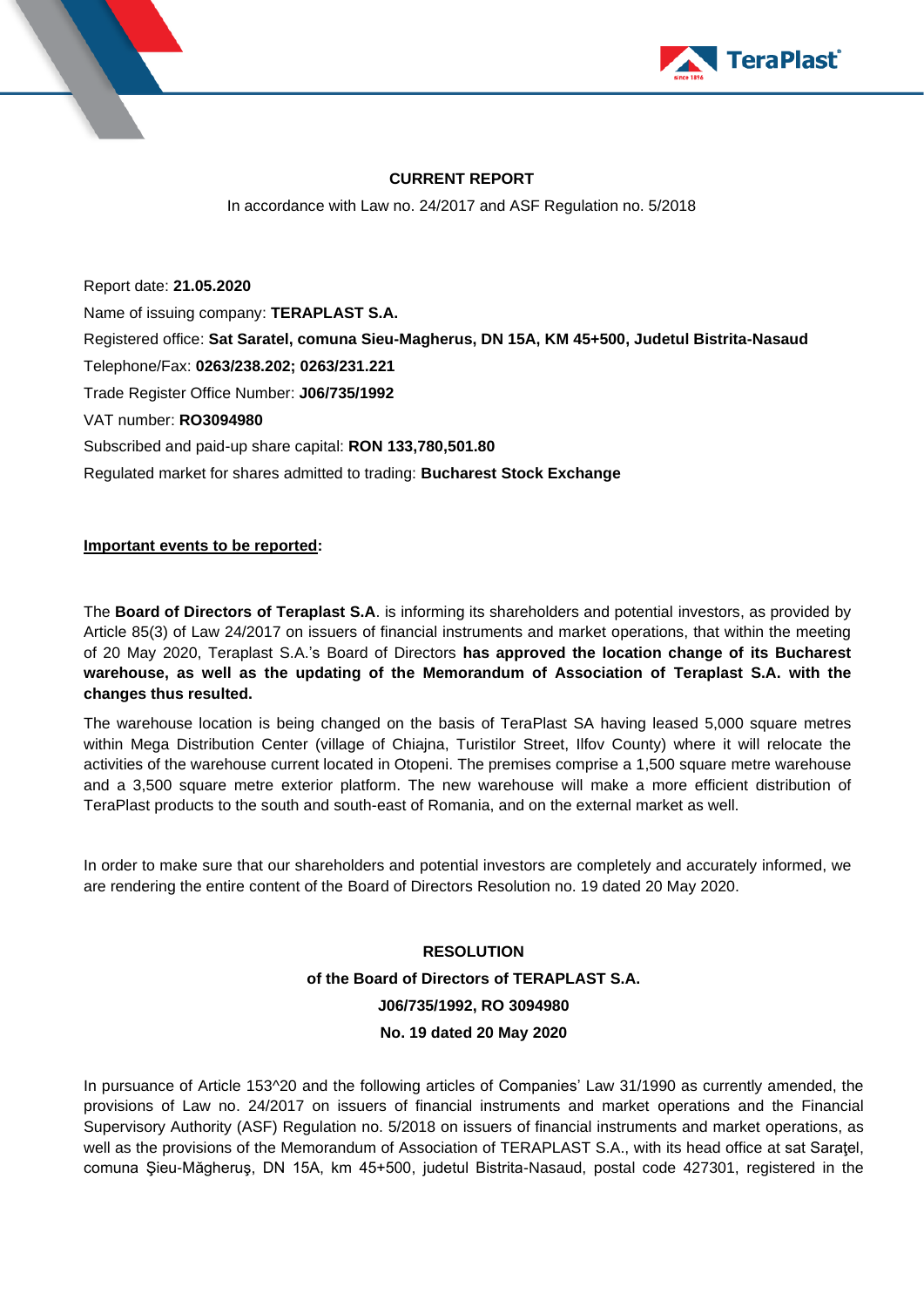

Trade Register under Number J06/735/1992, VAT number 3094980 (the "**Company**"), within the online meeting held on 20 May 2020, which was attended by 4 of the 5 members of the Board of Directors, namely Mrs. Magda-Eugenia Palfi, Mr. Dorel Goia, Mr. Razvan-Stefan Lefter and Mr. Alexandru Stanean,

#### **The Board of Directors, with the favourable vote of all attending members,**

#### **DECIDES to:**

1. Approve the setting up and writing in the records of the Bistrita-Nasaud Trade Register the business location situated in **Sat Chiajna, Comuna Chiajna, str. Turistilor, nr 27 (provizoriu), jud. Ilfov** /the village of Chiajna, commune of Chiajna, Turistilor Street 27 (temporary number), Ilfov County**/**

2. Approve the striking off and removing from the records of the Bistrita-Nasaud Trade Register Office the business location situated in Otopeni, Calea Bucurestilor, nr.1, judetul Ilfov

3. Approve the amendment of Article 3 (3) of the Company's Memorandum of Association, which currently reads as follows: "Article 3 (3) The company TERAPLAST SA has the following secondary offices:

- Business location situated in the municipality of Brasov, str. Calea Bucuresti, nr.249/A, judetul Brasov

Business location situated in the municipality of Iasi, Şos. Bucium, Nr. 23, judetul Iasi

Business location situated in the municipality of Deva, Str. Bdul Victor Suiaga, Nr.15, judetul Hunedoara

Business location "Production hall for PVC pipes, profiles, granules and Warehouse; Storage hall for PVC pipes and profiles, situated in Sarata, Saratel, DN 15 A, FN, comuna Sieu-Magherus, judetul Bistrita-Nasaud

- Business location "PVC Joinery Factory" situated in Bistrita str. Tarpiului nr.27A, judetul Bistrita-Nasaud"

Business location situated in the municipality of Bistrita, str. Romana, nr. 17/A, jud. Bistrita-Nasaud

Business location situated in sat (village) Sărațel, comuna Șieu-Magheruș, DN 15A, km 45+500, județul Bistriţa-Năsăud

Business location situated in Cluj-Napoca, Calea Dorobantilor, nr. 21, colt cu Pitesti nr. 1-3, ap. nr. 31, et.

1, Birou 2, judetul Cluj

- Business location situated in Dumbrava Rosie, Str. Dumbravei, Nr. 308A, judetul Neamt

- Business location situated in the municipality of Oradea, Str. Ogorului, nr. 30A si 30D, judetul Bihor

Business location situated in Otopeni, Calea Bucurestilor, nr.1, judetul Ilfov"

### **having the following content after the amendment:**

"Art. 3 (3) The company TERAPLAST SA has the following secondary offices:

- Business location situated in the municipality of Brasov, str. Calea Bucuresti, nr.249/A, judetul Brasov;
- Business location situated in the municipality of Iasi, Sos. Bucium, Nr. 23, judetul Iasi;
- Business location situated in the municipality of Deva, Str. Bdul Victor Suiaga, Nr.15, judetul Hunedoara;
- Business location "Production hall for PVC pipes, profiles, granules and Warehouse; Storage hall for PVC

pipes and profiles, situated in Sarata, Saratel, DN 15 A, FN, comuna Sieu-Magherus, judetul Bistrita-Nasaud;

- Business location "PVC Joinery Factory" situated in Bistrita str. Tarpiului nr.27A, judetul Bistrita-Nasaud.
- Business location situated in Bistrita, str. Romana, nr. 17/A, jud. Bistrita-Nasaud.

| <b>TFRA</b>           | TeraPlast            | <b>TeraSteel</b>                  | TeraGlass  | <b>A</b> TeraPlast |
|-----------------------|----------------------|-----------------------------------|------------|--------------------|
| <b>PLAST</b><br>GROUP | TeraPlast<br>Hungary | <b>TeraSteel</b><br><b>Serbia</b> | wetterbest | Recycling          |

#### **TERAPLAST SA**

Sărățel, comuna Șieu-Măgheruș, DN 15A, km 45+500, jud. Bistrița Năsăud, 427301 CUI 3094980, J06/735/1992, Capital social subscris și vărsat: 133.780.650,80 lei Tel: 0374 461 529/ Fax: 0263 231 221/ office@teraplast.ro www.teraplast.ro